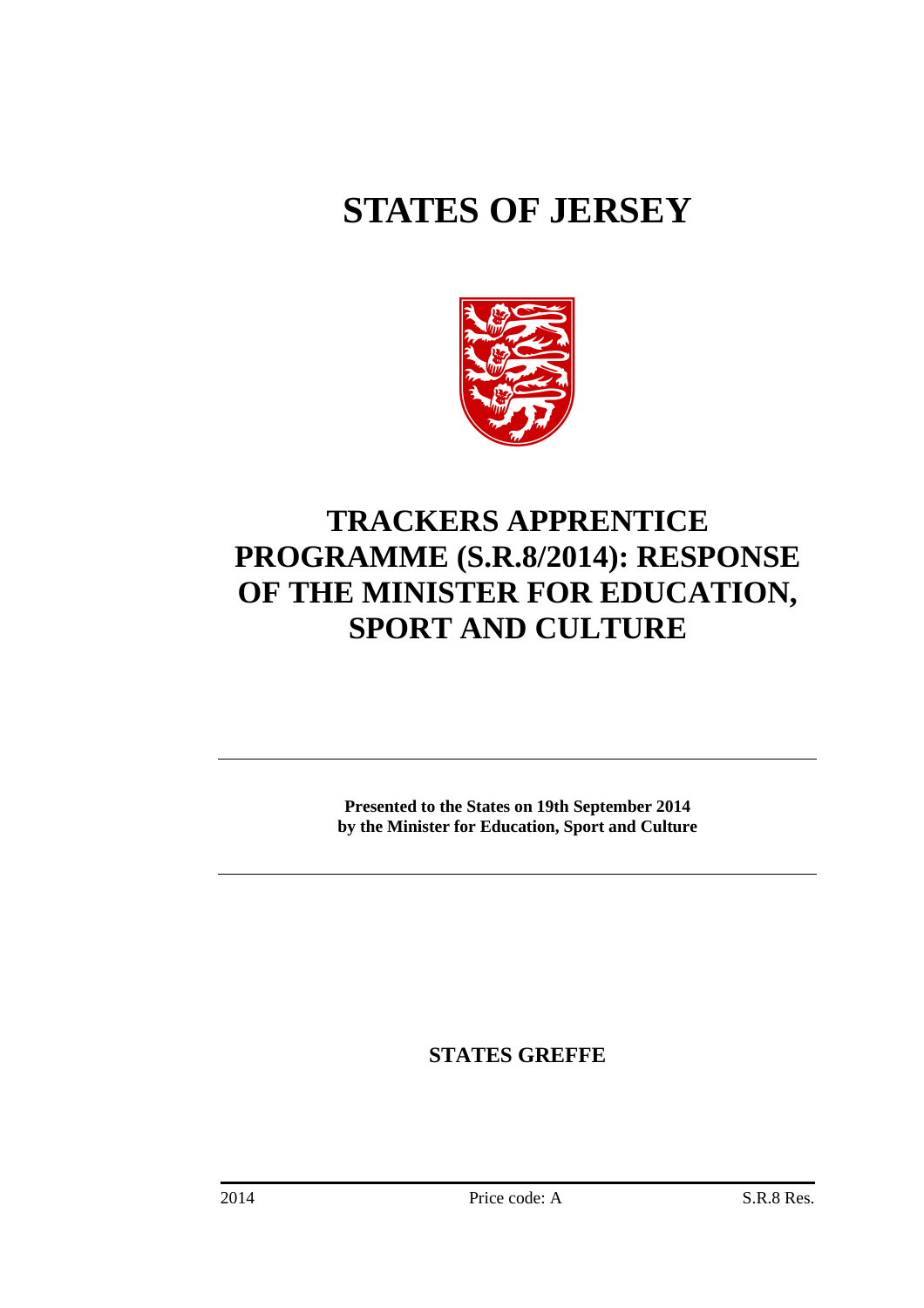### **TRACKERS APPRENTICE PROGRAMME (S.R.8/2014): RESPONSE OF THE MINISTER FOR EDUCATION, SPORT AND CULTURE**

| <b>Ministerial Response to:</b>          | S.R.8/2014                           |
|------------------------------------------|--------------------------------------|
| <b>Ministerial Response required by:</b> | 5th September 2014                   |
| <b>Review title:</b>                     | <b>Trackers Apprentice Programme</b> |
| <b>Scrutiny Panel:</b>                   | Education and Home Affairs           |

#### **INTRODUCTION**

I welcome the interest of the Panel in Trackers: the Apprentice Programme, and would like to thank them for their review.

#### **FINDINGS**

|              | <b>Findings</b>                                                                                                                                                                                                                                                                                                 | <b>Comments</b>                                                                                                                                                                                                                                                                                                                                                                                                                                                                                                                                                                                                                      |  |  |
|--------------|-----------------------------------------------------------------------------------------------------------------------------------------------------------------------------------------------------------------------------------------------------------------------------------------------------------------|--------------------------------------------------------------------------------------------------------------------------------------------------------------------------------------------------------------------------------------------------------------------------------------------------------------------------------------------------------------------------------------------------------------------------------------------------------------------------------------------------------------------------------------------------------------------------------------------------------------------------------------|--|--|
| $\mathbf{1}$ | <b>Key Finding 1:</b><br>The mentors are key to the<br>success of this scheme. (9.8)                                                                                                                                                                                                                            | I am pleased that this has been recognised, as the<br>mentors are fundamental to the success of the<br>programme.                                                                                                                                                                                                                                                                                                                                                                                                                                                                                                                    |  |  |
| 2            | <b>Key Finding 2:</b><br>The Panel has found evidence<br>suggest that Highlands<br>to<br>College and University Campus<br>may require additional funding<br>to provide a modern training<br>provider. $(11.9)$                                                                                                  | I have asked my officers to work with Highlands<br>College to identify capacity constraints, and to work<br>with other partners, including employers, to assess<br>the requirement for additional facilities which may<br>include a Skills Centre.                                                                                                                                                                                                                                                                                                                                                                                   |  |  |
| 3            | <b>Key Finding 3:</b><br>Trackers Apprenticeship<br>The<br>Programme is in danger of<br>becoming a victim of its own<br>by outrunning<br>success<br>the<br>budget previously<br>made<br>available. This would be to the<br>detriment of the apprentices,<br>local industry and the Island in<br>general. (14.7) | I am delighted that Trackers has been so positively<br>received. My officers have already submitted<br>proposed growth bids for Trackers in the Medium<br>Term Financial Plan for 2016 and beyond.<br>However, these bids will not resolve the pent-up<br>demand for new places in 2015 (including planned<br>new schemes for financial services and digital<br>industries). My officers are in the process of<br>discussing essential new 2015 funding amounting to<br>£550,000 in order that we can avoid being forced to<br>cap Trackers numbers at the 2014 level and continue<br>to grow Trackers and satisfy demand next year. |  |  |